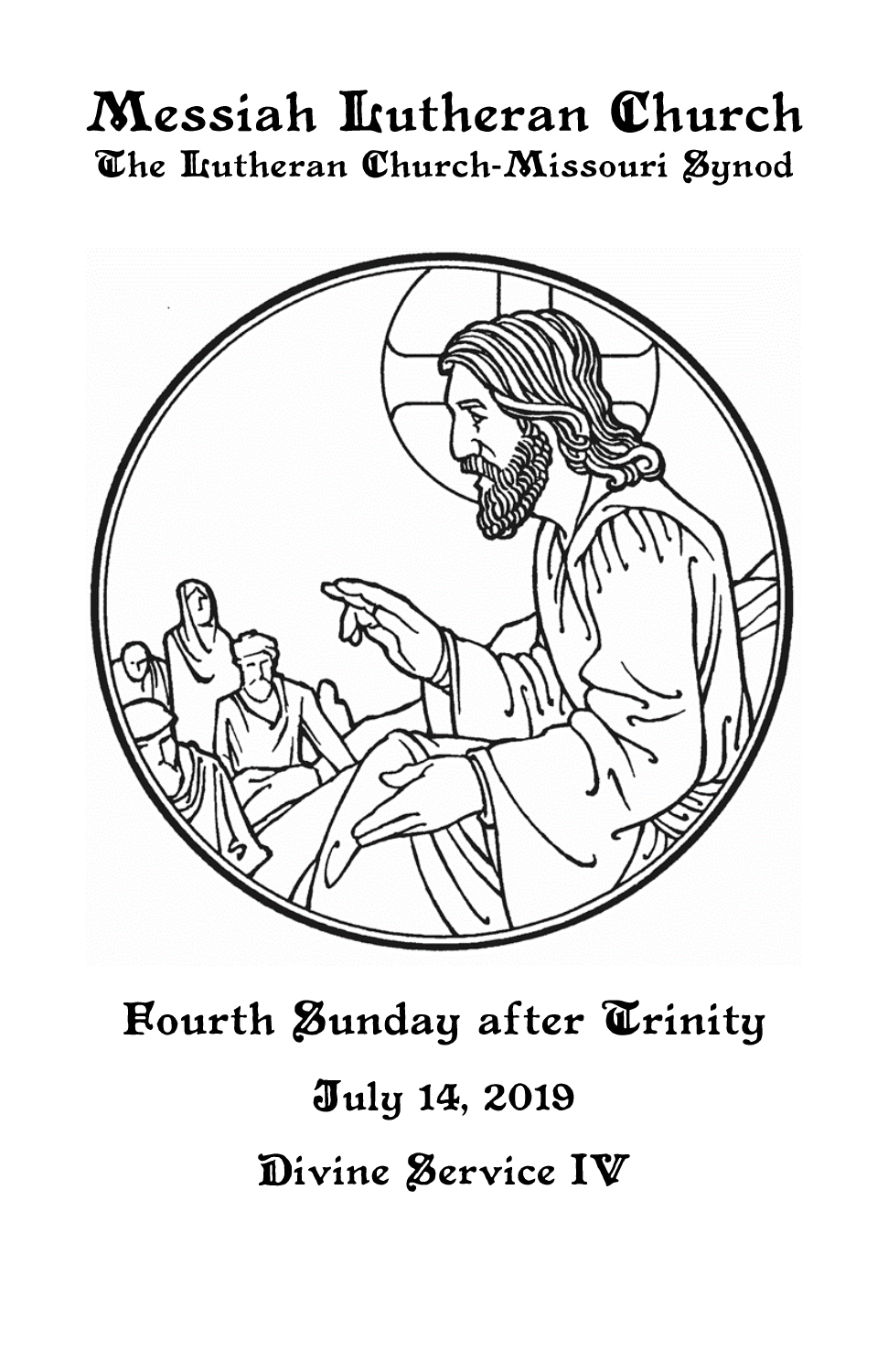## **Messiah Lutheran Church**

Rev. James A. Roemke, Pastor 2026 22nd Ave. Kenosha, WI 53140 Church Office: 262-551-8182 Pastor's Cell: 262-455-0255 Website: [www.messiahkenosha.org](http://www.messiahkenosha.org/) Calendar:<https://tinyurl.com/mlccalendar> Church Email:<secretary@messiahkenosha.org> Pastor's Email: [pastorroemke@yahoo.com](mailto:pastorroemke@yahoo.com) Mobile Directory: [https://mobiledirectory.lifetouch.com/393717/messiah](https://mobiledirectory.lifetouch.com/393717/messiah-lutheran-church)[lutheran-church](https://mobiledirectory.lifetouch.com/393717/messiah-lutheran-church) Access Code:

**VISITORS WELCOME!** A special welcome to any visitors and guests who are with us today. Please introduce yourself to the pastor after the service, and we pray that the hearing and receiving of the Word of God in our midst will be filled with joy and thanksgiving!

**ATTENDANCE REGISTER:** During the offering we ask that you sign the attendance register located at the center aisle of each pew. **Please hand the filled in sheet to the usher as you exit at the end of the service.** Let the usher know if you don't have a pad in your pew.

**HOLY COMMUNION** is celebrated every Sunday and on Feast Days. Visiting communicant members of the Lutheran Church—Missouri Synod are invited to commune today. All other visitors are asked to speak with the pastor before coming to the altar. If there is time before the service, introduce yourself to the pastor or an elder. Other visitors are invited to use this time for prayer. If you desire information about attending communion, you are encouraged to visit with the pastor after the service today.

**PRAYERS OF PREPARATION** may be found in the opening cover of the hymnals in each pew. Take some time before the service begins in quiet preparation and prayer.

**+SERVING TODAY+ Greeter:** Donna Boyd **Elder:** Jim Vescova **Organist:** Evone Hagerman **Ushers:** Brent Jiter, Noah Jiter, & Cody Weathersby **Altar Guild:** Kathy Capriotti & Angela Pynaker **Cookies:** Today's cookies and juice are provided by The Kochs. **Altar Flowers:** Today's altar flowers are provided by Tyler & Erin Mansfield in celebration of the birth of their baby.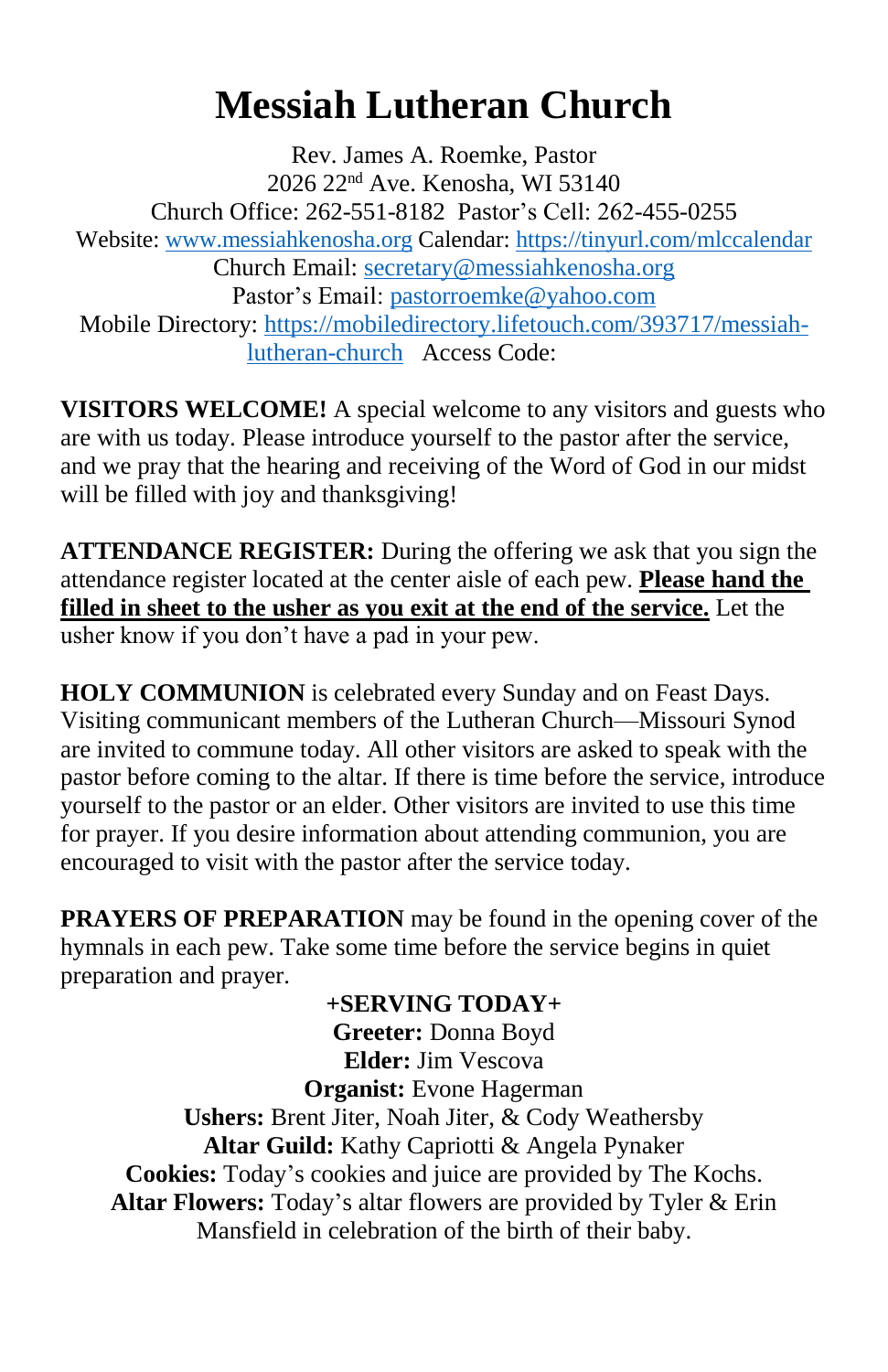### *Stand*

### **Invocation** *p203*

*The sign of the cross may be made by all in remembrance of their baptism.*

### **+CONFESSION AND ABSOLUTION+**

*Silence for reflection on God's Word and for self-examination.*

### **+SERVICE OF THE WORD+**

```
Introit Ps. 27:3– 4a, 5; antiphon: Ps. 27:1–2
```


The LORD is my light and my salvation; whom | shall I fear?\* The LORD is the stronghold of my life; of whom shall  $I \mid be$ afraid? When evildoers assail me to eat | up my flesh,\* my adversaries and foes, it is they who stum- | ble and fall. **Though an army encamp against me, my heart | shall not fear;\* though war arise against me, yet I will be | confident.** One thing have I asked of the LORD, that will I seek | after:\* that I may dwell in the house of the LORD all the days | of my life. **For he will hide me in his shelter in the day of | trouble;\* he will conceal me under the cover of his tent; he will lift me high up- | on a rock.**

**Glory be to the Father and** | **to the Son**\*  **and to the Holy** | **Spirit; as it was in the be-** | **ginning,**\*  **is now, and will be forever.** | **Amen.**

The LORD is my light and my salvation; whom | shall I fear?\* The LORD is the stronghold of my life; of whom shall  $I \mid be$ afraid?

When evildoers assail me to eat | up my flesh,\*

my adversaries and foes, it is they who stum- | ble and fall.

**Kyrie** *p204* **Gloria in Excelsis**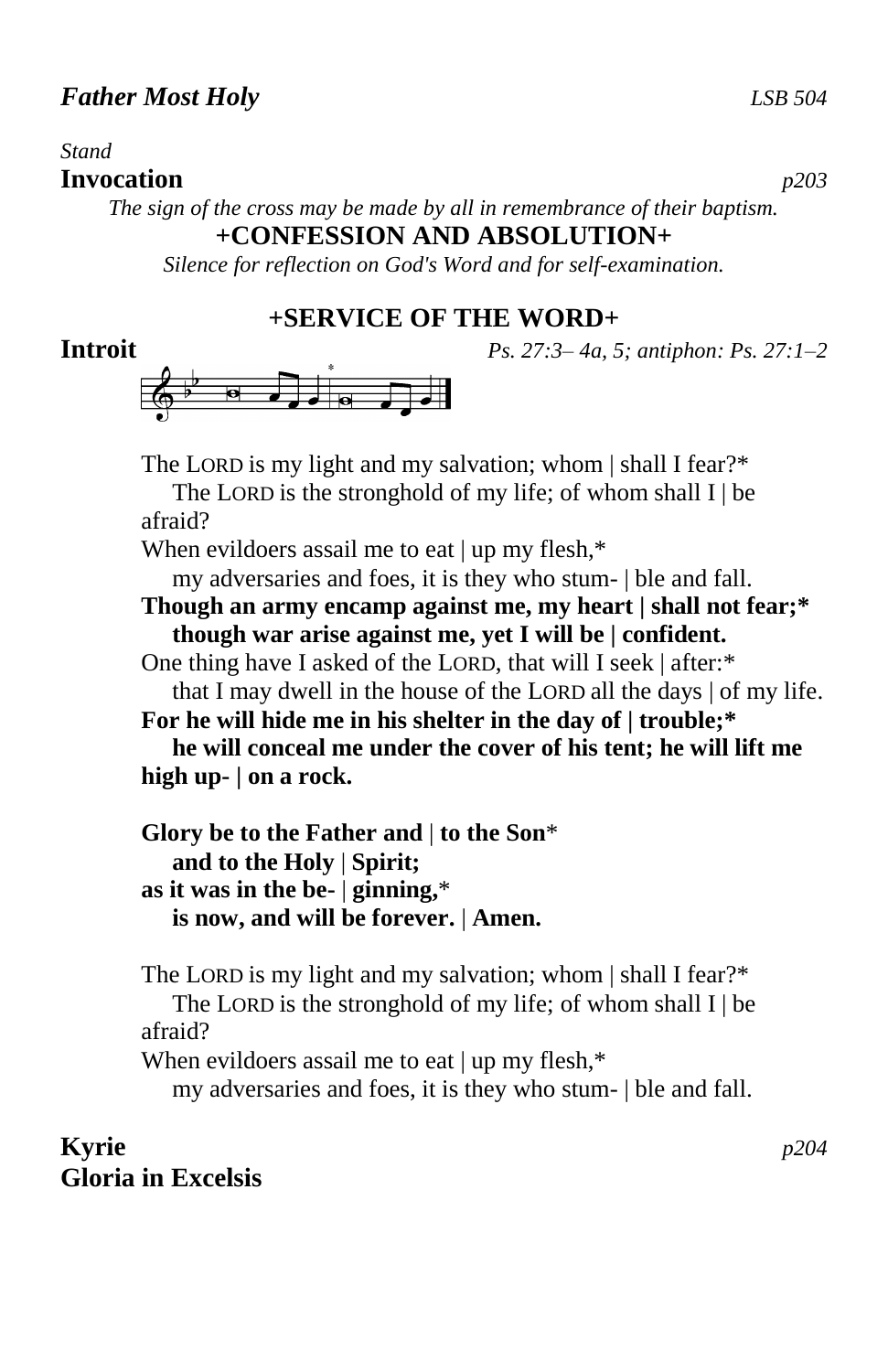### **Salutation and Collect of the Day**

O Lord, grant that the course of this world may be so peaceably ordered by Your governance that Your Church may joyfully serve You in all godly quietness; through Jesus Christ, our Lord, who lives and reigns with You and the Holy Spirit, one God, now and forever.

### *Sit*

### **Old Testament Reading** *Genesis 50:15–21*

<sup>15</sup>When Joseph's brothers saw that their father was dead, they said, "It may be that Joseph will hate us and pay us back for all the evil that we did to him." <sup>16</sup>So they sent a message to Joseph, saying, "Your father gave this command before he died, <sup>17</sup>'Say to Joseph, Please forgive the transgression of your brothers and their sin, because they did evil to you.' And now, please forgive the transgression of the servants of the God of your father." Joseph wept when they spoke to him. <sup>18</sup>His brothers also came and fell down before him and said, "Behold, we are your servants." <sup>19</sup>But Joseph said to them, "Do not fear, for am I in the place of God? <sup>20</sup>As for you, you meant evil against me, but God meant it for good, to bring it about that many people should be kept alive, as they are today. <sup>21</sup>So do not fear; I will provide for you and your little ones." Thus he comforted them and spoke kindly to them.

### **Gradual** *Ps. 79:9–10a*



**Atone for our sins, for your | name's sake!\* Why should the nations say, "Where | is their God?" Help us, O God of our sal- | vation,\* for the glory of your name de- | liver us.**

**Epistle** *Romans 8:18–23*

<sup>18</sup>For I consider that the sufferings of this present time are not worth comparing with the glory that is to be revealed to us. <sup>19</sup>For the creation waits with eager longing for the revealing of the sons of God. <sup>20</sup>For the creation was subjected to futility, not willingly, but because of him who subjected it, in hope  $21$ <sup>that the creation itself will be set free from its</sup> bondage to decay and obtain the freedom of the glory of the children of God. <sup>22</sup>For we know that the whole creation has been groaning together in the pains of childbirth until now.  $^{23}$ And not only the creation, but we ourselves, who have the firstfruits of the Spirit, groan inwardly as we wait eagerly for adoption as sons, the redemption of our bodies.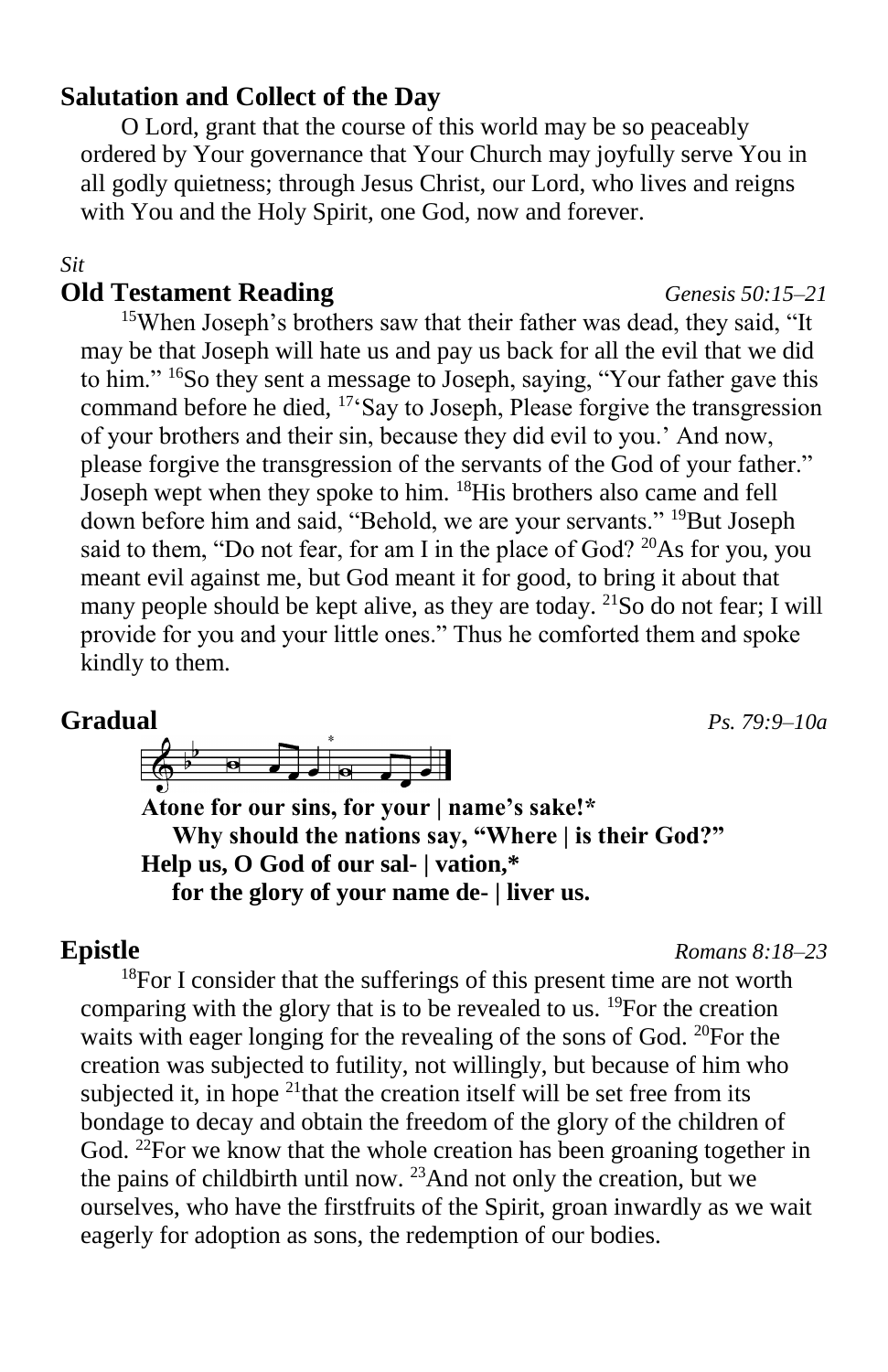### *Stand* **Alleluia and Verse** *p205*

### **Holy Gospel** *Luke 6:36–42*

<sup>36</sup>[Jesus said:] "Be merciful, even as your Father is merciful.

<sup>37</sup>"Judge not, and you will not be judged; condemn not, and you will not be condemned; forgive, and you will be forgiven; <sup>38</sup>give, and it will be given to you. Good measure, pressed down, shaken together, running over, will be put into your lap. For with the measure you use it will be measured back to you."

<sup>39</sup>He also told them a parable: "Can a blind man lead a blind man? Will they not both fall into a pit? <sup>40</sup>A disciple is not above his teacher, but everyone when he is fully trained will be like his teacher. <sup>41</sup>Why do you see the speck that is in your brother's eye, but do not notice the log that is in your own eye? <sup>42</sup>How can you say to your brother, 'Brother, let me take out the speck that is in your eye,' when you yourself do not see the log that is in your own eye? You hypocrite, first take the log out of your own eye, and then you will see clearly to take out the speck that is in your brother's eye."

| <b>Nicene Creed</b>           | p206         |
|-------------------------------|--------------|
| Sit                           |              |
| O God, My Faithful God        | LSB 696      |
| Sermon                        |              |
| Stand                         |              |
| <b>Prayer of the Church</b>   |              |
| Sit                           |              |
| <b>Offering</b>               |              |
| +SERVICE OF THE SACRAMENT+    |              |
| Stand                         |              |
| <b>Preface</b>                | p208         |
| <b>Sanctus</b>                |              |
| <b>Prayer of Thanksgiving</b> | <i>p</i> 209 |
| <b>Lord's Prayer</b>          |              |
| The Words of Our Lord         |              |
| <b>Pax Domini</b>             |              |
| <b>Agnus Dei</b>              | p210         |
| Sit                           |              |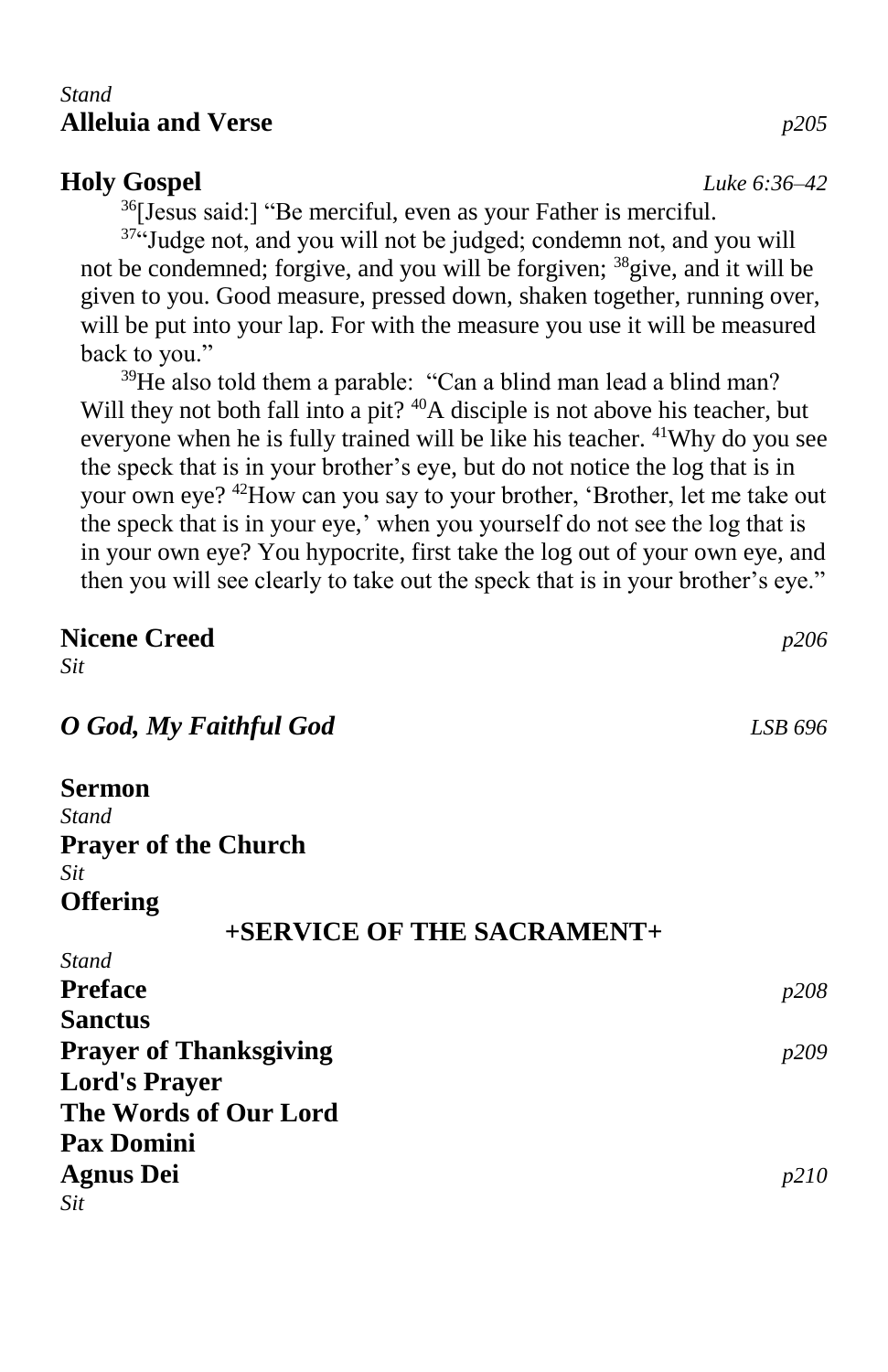| <b>Distribution</b>                    |              |
|----------------------------------------|--------------|
| <b>Jesus, Thy Boundless Love to Me</b> | LSB 683      |
| <b>Today Your Mercy Calls Us</b>       | LSB 915      |
| Love in Christ Is Strong and Living    | LSB 706      |
| <b>Hear Us, Father, When We Pray</b>   | LSB 773      |
| <b>Stand</b>                           |              |
| <b>Nunc Dimittis</b>                   | <i>p</i> 211 |
| <b>Post-Communion Collect</b>          | p212         |
| <b>Benedicamus and Benediction</b>     |              |
| <b>Almighty Father, Bless the Word</b> | LSB 923      |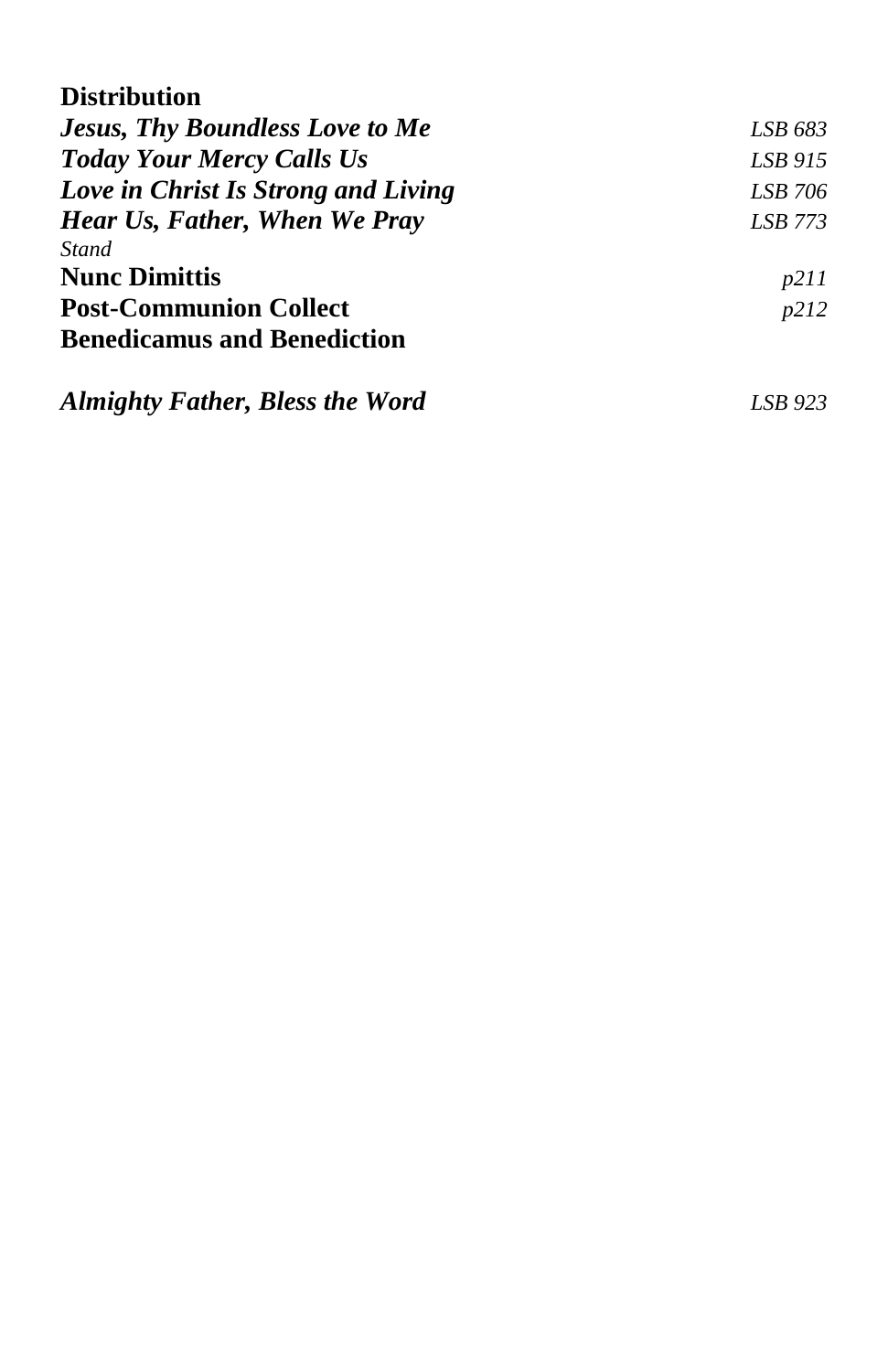### **+PRAYER LIST+**

- Those who serve in our armed forces: Austin Nehls, Michael Shafer, Rev. Lynn Christensen, Kevin Boyd, Rianon Padro, Sean Gleason, and for veterans.
- Shut-ins: Lillian Sciortino, Richard Cleereman, George Metallo, and Howard Britten.
- The Zietz Family as they mourn the loss of Cara's cousin, Margie.
- $\mathbf{\Phi}$  For all those suffering from illnesses or other trials, including: Karin Zuehls (Jeff's aunt), Rhoda (friend of Anita Brothers), Vern and Judy Stern (uncle and aunt of Sarah Billings), Matthew Orr (grandson-in-law of Betty Boness), Mike Caparelli (Paul Hegland's brother-in-law), Debbie Snodgrass, Carlos Hernandez (John's brother), Lindsey Fox (granddaughter of Karen Nichols), Thomas Kotenko (colleague of Jeff Zuehls), and Kathleen Berg.

### **+ANNOUNCEMENTS FOR THE WEEK OF JULY 14, 2019+**

- **KINGFISH TICKETS:** If you are going to the game next Sunday, Lesa has your tickets. Please get them today before you leave.
- **BIERGARTEN:** This Friday at 6 pm is our next Biergarten meet-up.
- **LUTHERAN CONFESSIONS STUDY** will meet this Saturday, July 20<sup>th</sup>. We will begin with Matins at 9:30 am.
- **JOB OPPORTUNITY:** The South Wisconsin District office of The Lutheran Church—Missouri Synod is currently seeking an Office Services Assistant. The ideal candidate for this hybrid position will be expected to work with the executive staff to ensure clear and concise social media communication, maintain development and donor databases, and to assist in the coordination of district workshops, conferences, and conventions. This is a full-time position. Résumés and letters of interest should be sent prior to July 31 to<reske@swd.lcms.org> or mailed to:

Paul Reske, Business Manager South Wisconsin District—LCMS 8100 Capitol Dr. Milwaukee, WI 53222

 **VBS AT GRACE:** Grace Lutheran Church invites children three years old - 5th grade to join us for a fun-filled week of SONRISE National Park Vacation Bible School, August  $5<sup>th</sup> - 9<sup>th</sup>$  from 9 am to noon. Our learning and activities are based around Philippians 4:19, "My God will supply every need of yours according to his riches in glory in Christ Jesus." More information can be found on Grace's website <www.gracelutheranracine.net> or by calling the church (633-4831).